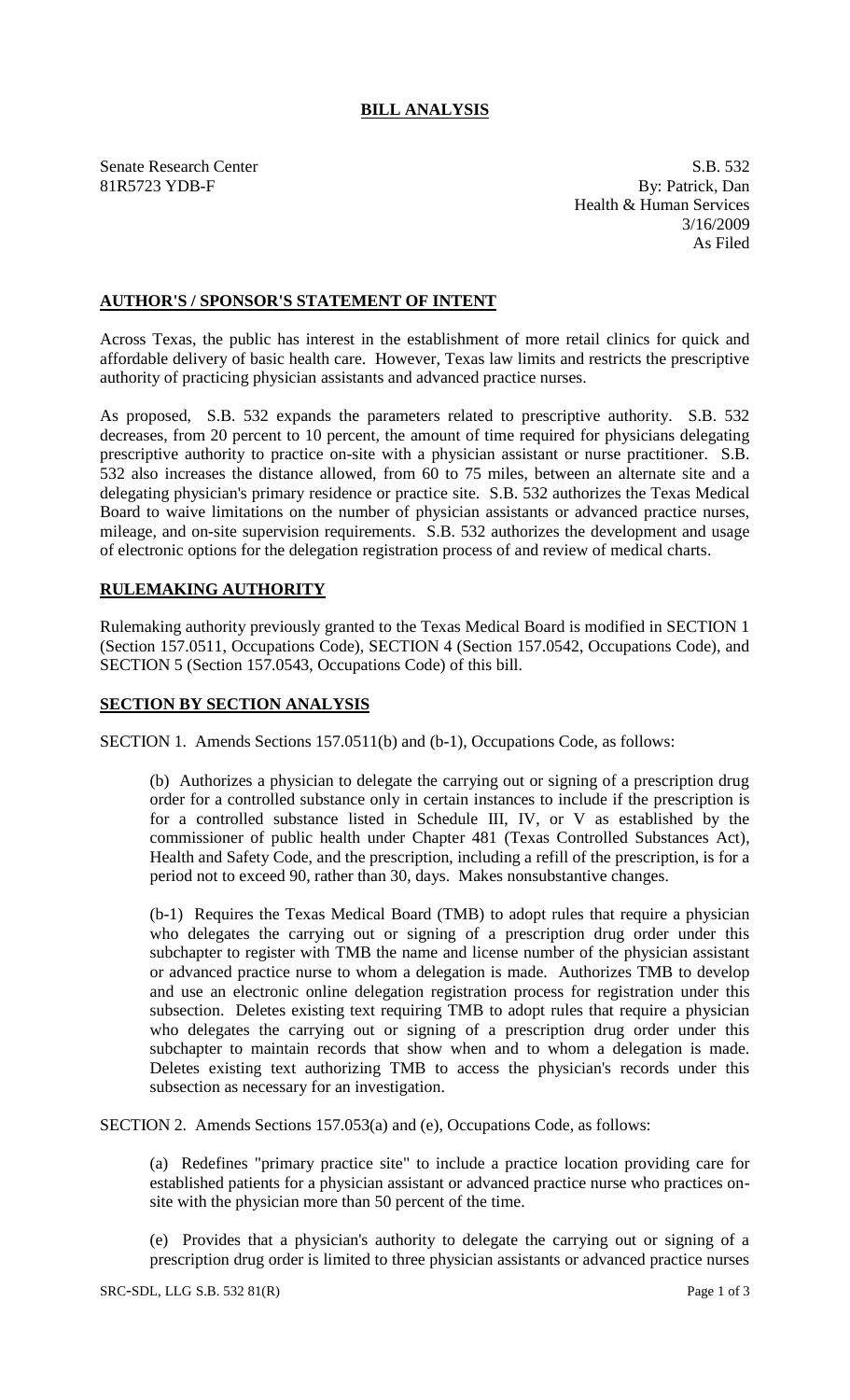or their full-time equivalents practicing at the physician's primary practice site or at an alternate practice site under Section 157.0541 unless a waiver is granted under Section 157.0542(b-1) and the patients with whom the physician has established or will establish a physician-patient relationship.

SECTION 3. Amends Sections 157.0541(a), (c), and (e), Occupations Code, as follows:

(a) Redefines "alternate site" to mean a practice site located within 75 miles, rather than 60 miles, of the delegating physician's residence or primary practice site.

(c) Provides that physician supervision is adequate for the purposes of this section if the delegating physician is on-site with the advanced practice nurse or physician assistant at least 10 percent of the hours of operation of the site each month that the physician assistant or advanced practice nurse is acting with delegated prescriptive authority, is available while on-site to see, diagnose, treat, and provide care to those patients for services provided or to be provided by the physician assistant or advanced practice nurse to whom the physician has delegated prescriptive authority, and is not prohibited by contract from seeing, diagnosing, or treating a patient for services provided or to be provided by the physician assistant or advanced practice nurse under delegated prescriptive authority, rather than on-site at least twenty percent of the time; reviews at least 10 percent of the medical charts, including through electronic review of the charts from a remote location, for each advanced practice nurse or physician assistant at the site; and is available through direct telecommunication for consultation, patient referral, or assistance with a medical emergency.

(e) Makes conforming changes.

SECTION 4. Amends Section 157.0542, Occupations Code, by adding Subsections (b-1)-(b-3), as follows:

(b-1) Authorizes TMB, if TMB determines that the types of health care services provided by a physician assistant or advanced practice nurse under Section 157.0541 are limited in nature and duration and are within the scope of delegated authority under this subchapter, as defined by TMB rule, and that patient health care will not be adversely affected, to modify or waive the limitation on the number of physician assistants or advanced practice nurses, or their full-time equivalents, if TMB does not authorize more than six physician assistants or advanced practice nurses or their full-time equivalents; the mileage limitation; or the on-site supervision requirements, except that the physician is required to be available on-site at regular intervals and when on-site to be available to treat patients.

(b-2) Prohibits a modification or waiver granted under this section from validating or authorizing a contract provision that prohibits a physician from seeing, diagnosing, or treating any patient.

(b-3) Prohibits TMB, in granting a modification or waiver under Subsection (b-1), from limiting the delegation authority of the physician to requirements less stringent than the requirements established under Section 157.0541(a)(2) or Section 157.0541(e) or more stringent than the requirements established under Section 157.0541(c)(1).

SECTION 5. Amends Subchapter B, Chapter 157, Occupations Code, by adding Section 157.0543, as follows:

Sec. 157.0543. VOLUNTARY CHARITY CARE AT NONPROFIT CLINIC. (a) Authorizes a physician to delegate the carrying out or signing of a prescription drug order to a physician assistant or advanced practice nurse who has delegation authority under Section 157.052, 157.053, 157.054, or 157.0541 and who provides without remuneration and in accordance with TMB rules voluntary charity health care services at a clinic run by or sponsored by a nonprofit organization.